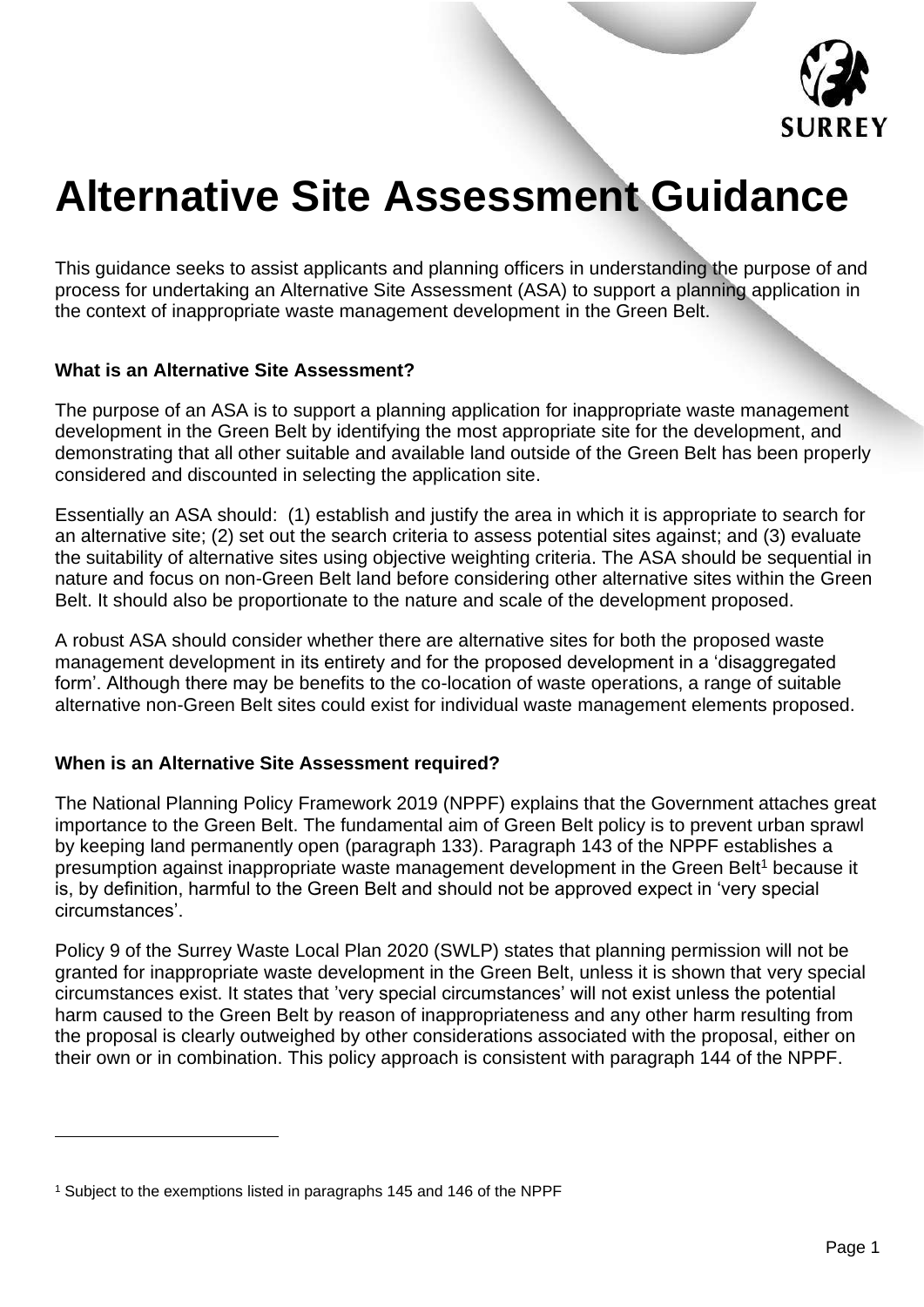The preamble to Policy 9 explains that the following considerations may contribute to very special circumstances:

- 1. The lack of suitable non-Green Belt sites;
- 2. The need to find locations well related to the source of waste arisings;
- 3. The characteristics of the waste development including the scale and type of facility;
- 4. The wider environmental and economic benefits of sustainable waste management, including the need for a range of sites;
- 5. The site is identified as suitable for waste development under Policy 10 or Policy 11 of the SWLP;
- 6. The wider environmental benefits associated with increased production of energy from renewable sources.

Consequently, where inappropriate waste management development is proposed in the Green Belt an important and fundamental question is whether suitable land beyond the Green Belt exists which can be developed as an alternative to meet the same need.

To demonstrate compliance with Policy 9 an ASA will be required in most circumstances for waste management development in the Green Belt. However, an ASA may not be relevant to site specific proposals in some instances, including engineering operations such as landraising; composting on agricultural land for use on that same land; restoration of a mineral working by landfilling; and development of or at an existing waste management site.

Applicants are encouraged to consult with the County Planning Authority (CPA) using the CPA's [pre-application advice service](https://www.surreycc.gov.uk/land-planning-and-development/planning/applications-register/process/new-application/pre-discussion) if they are unsure as to whether an ASA is required to support a planning application. Where an ASA is not considered relevant the applicant should justify this in the respective Planning Statement and/or Green Belt statement submitted in support of the planning application.

## **How to prepare an Alternative Site Assessment**

For the CPA to judge that an ASA contributes to the demonstration of 'very special circumstances' in compliance with Policy 9 of the SWLP, it should provide clear evidence that the availability of suitable non-Green Belt sites has been rigorously assessed. There is no standard or adopted procedure for undertaking ASA's however the following stages are recommended and can be used as a guide to ensure a structured, logical and objective planning-based approach has been undertaken.

#### **Recommended Stages of an Alternative Site Assessment**

## **1) Identification of Search Area**

The first stage of the assessment should be to identify a catchment area the proposed waste management development will serve, based on the need for the development in the context of relevant waste arisings, waste management capacity, transport links including the strategic road network, and any specific markets. The identification of a catchment area will need to be clearly justified within the ASA as it will provide a specific search area for the identification of suitable alternative non-Green Belt sites. Depending on the type of facility proposed and the location of the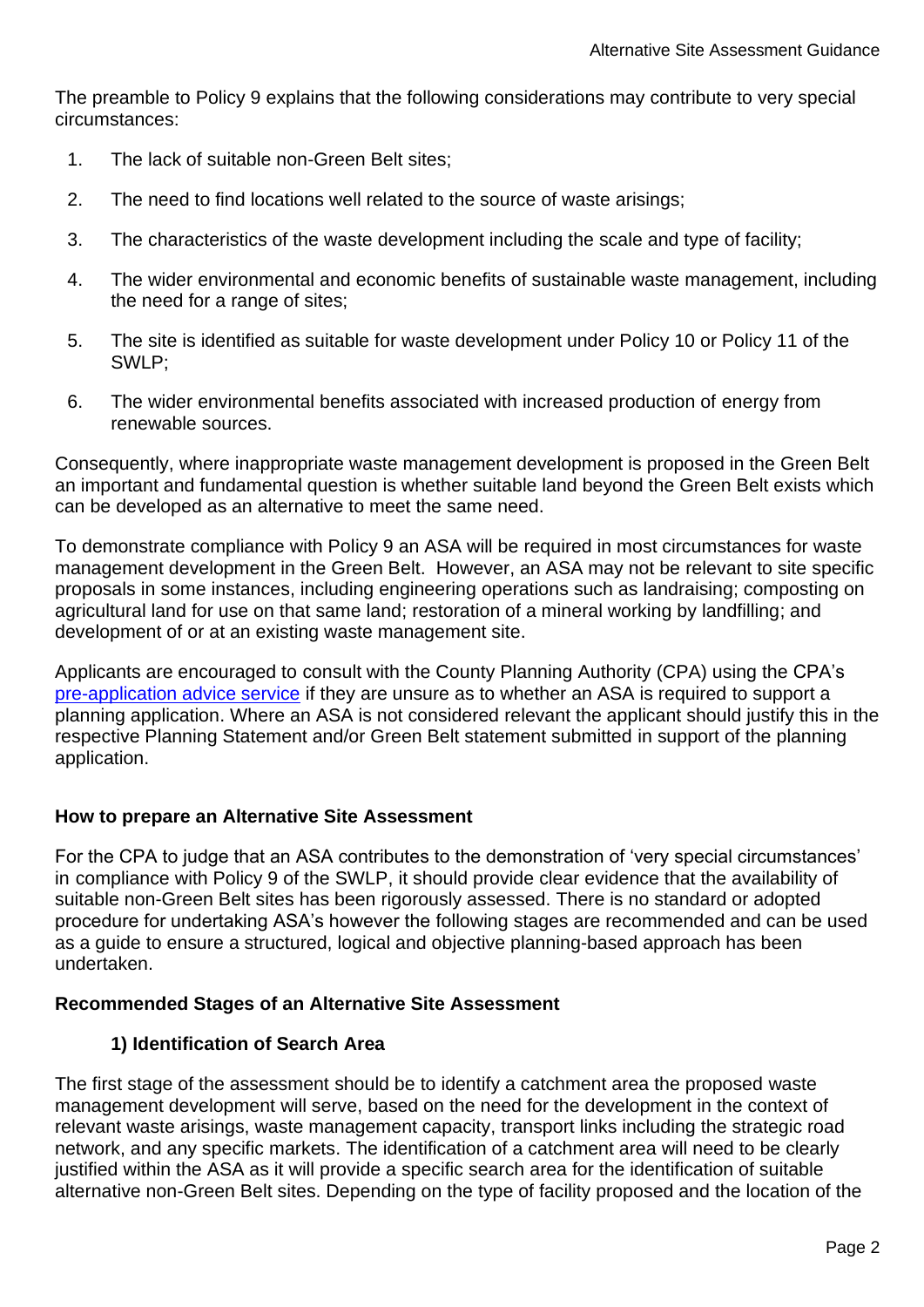catchment area it may also be relevant to consider sites in neighbouring counties, which will also need to form part of the identification and assessment of sites and will contribute to the development of a robust ASA.

# **2) Initial Site Identification**

This stage of investigation should commence with an identification of a 'long list' of available sites within the identified catchment area, which have potential to accommodate the proposed development. This list is likely to comprise a combination of existing development sites, allocated development sites, active waste/mineral sites and previously developed land. The table below provides various sources of information which can be drawn on for this stage of investigation and the detail of any evidence gathered should be incorporated into the ASA to demonstrate a robust identification of sites process has been undertaken.

## **Potential sources of information**

- 1. SWLP (2020), site allocations and site assessment reports**:** SWLP Part 2 [Sites and Areas](https://www.surreycc.gov.uk/land-planning-and-development/minerals-and-waste/waste-plan)  [of Search;](https://www.surreycc.gov.uk/land-planning-and-development/minerals-and-waste/waste-plan) and Site Identification and Evaluation Report (available on request – contact [mdf@surreycc.gov.uk\)](mailto:mdf@surreycc.gov.uk)
- 2. Industrial Land Areas of Search (ILAS) as identified under Policy 10 of the SWLP (2020): SWLP Part 2 – [Sites and Areas of Search;](https://www.surreycc.gov.uk/land-planning-and-development/minerals-and-waste/waste-plan) and Industrial Land Areas of Search Identification Report (available on request – contact [mdf@surreycc.gov.uk\)](mailto:mdf@surreycc.gov.uk)
- 3. Surrey District/Borough adopted and emerging Local Development Plan Documents, proposal maps and existing and proposed employment land allocations/reviews: [Local](https://www.surreycc.gov.uk/land-planning-and-development/planning/local-applications)  [Planning Applications](https://www.surreycc.gov.uk/land-planning-and-development/planning/local-applications)
- 4. Existing Business and Industrial Sites/Parks: [Estates Gazette](https://www.estatesgazette.com/propertylink-about/)
- 5. Brownfield Register (held at District/Borough Council): [Local Planning Applications](https://www.surreycc.gov.uk/land-planning-and-development/planning/local-applications)
- 6. Satellite aerial photography/maps and Ordinance Survey (OS) Maps: [Surrey Interactive Map](http://maps.surreycc.gov.uk/maps/viewer.asphttps:/www.leicestershire.gov.uk/sites/default/files/field/pdf/2017/1/27/Leicestershire_Local_Aggregate_Assessment_December_2016.pdf) and [Magic Maps.](https://magic.defra.gov.uk/)
- 7. Estate/Land agents: **Estates [Gazette](https://www.estatesgazette.com/aboutus/)**
- 8. Critical review of existing ASAs that have been prepared in support of recent planning application for waste development in Surrey: [Online register of planning applications for](https://www.surreycc.gov.uk/land-planning-and-development/planning/applications-register/applications-for-minerals-waste-and-our-development)  [Minerals, Waste and County Council Development.](https://www.surreycc.gov.uk/land-planning-and-development/planning/applications-register/applications-for-minerals-waste-and-our-development)

## **3) Site Appraisal and Evaluation**

The third stage of the ASA should comprise an assessment of the site-specific requirements for the proposed development against the 'long list' of available sites. There are various ways in which this can be achieved but the chosen approach should be clearly explained within the methodology section of the ASA; it should be sequential in nature (considering non-Green Belt sites before Green Belt sites) and it should include an explanation as to why rejected sites were not considered suitable for the proposed development in the context of the site-specific criteria identified. Below is a suggested list of key site-specific characteristics that may be applicable to the proposed development:

• Practical and Operational Matters – size of site, building requirements, open space requirements.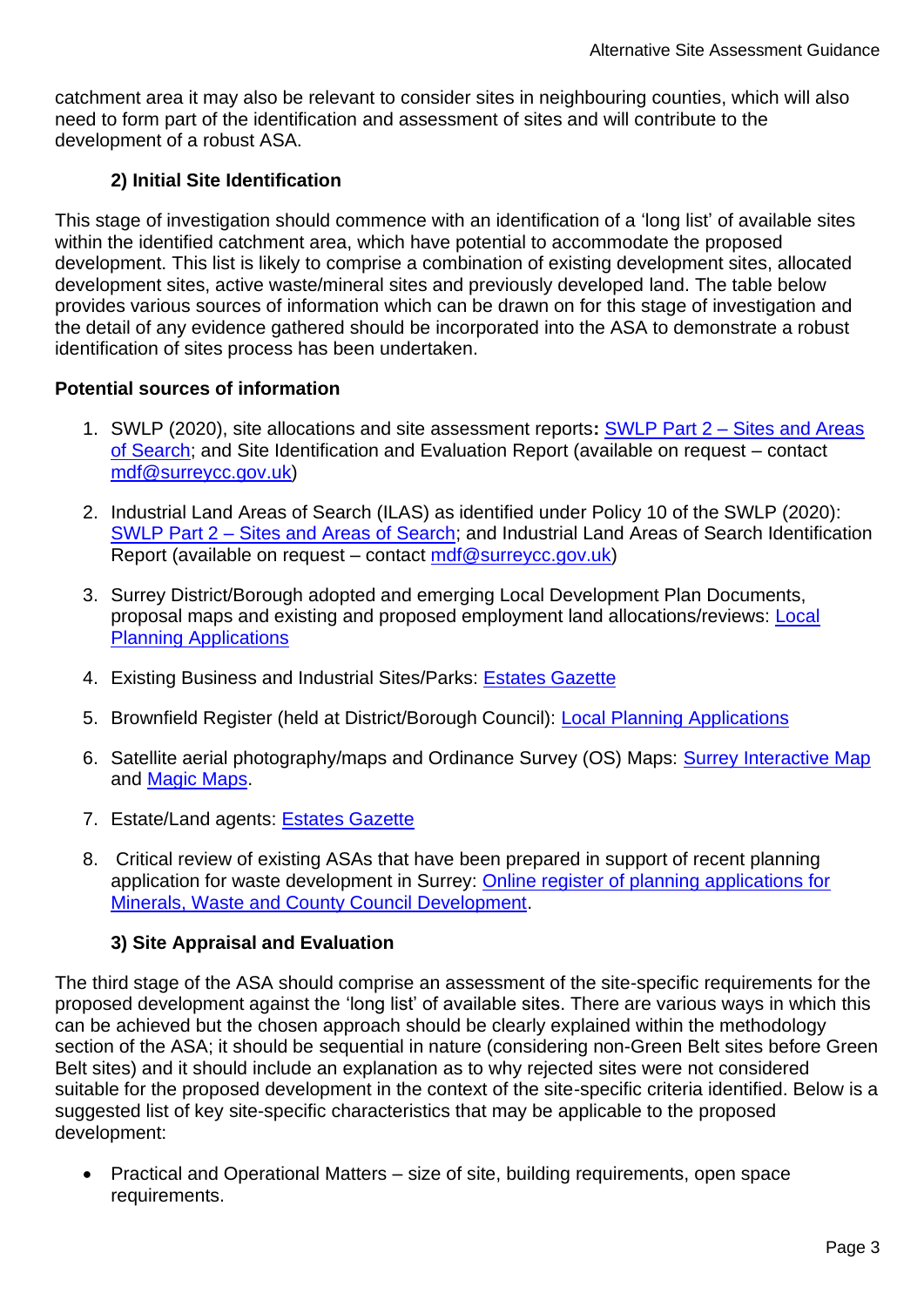- Access suitable vehicular access, proximity to strategic road network.
- Location proximity to sensitive receptors (>250m), existing and future area of operations.
- Relationship to Market proximity to any existing/remaining premises, suppliers, and markets.
- Designations Area of Outstanding Natural Beauty (AONB), Conservation Area.

In addition, Appendix B (Locational Criteria) of the [National Planning Policy for Waste \(NPPW\)](https://www.gov.uk/government/publications/national-planning-policy-for-waste) 2014 sets out a number of factors to consider in testing the suitability of sites and areas for waste development, which are set out in the table below.

| <b>Criteria</b>                                                                  | <b>Considerations</b> (See Appendix B of NPPW for further<br>information)                                                                                                                                                                                          |  |  |  |
|----------------------------------------------------------------------------------|--------------------------------------------------------------------------------------------------------------------------------------------------------------------------------------------------------------------------------------------------------------------|--|--|--|
| <b>Protection of water quality</b><br>and resources and flood risk<br>management | Proximity of vulnerable surface and groundwater or aquifers,<br>management of potential flood risk and risk posed to water<br>quality.                                                                                                                             |  |  |  |
| <b>Land Stability</b>                                                            | Locations that are liable to be affected by land instability, will not<br>normally be suitable for waste management facilities                                                                                                                                     |  |  |  |
| <b>Landscape and visual</b><br>impacts                                           | The potential for design-led solutions to produce acceptable<br>development which respects landscape character; the need to<br>protect landscapes or designated areas of national importance<br>and localised height restrictions.                                 |  |  |  |
| <b>Natural conservation</b>                                                      | Any adverse effect on a site of international importance for<br>nature conservation (SPA, SAC's and RAMSAR sites),<br>nationally recognised designations (SSSI's and NNR's) and<br>natural improvement areas and protected species.                                |  |  |  |
| <b>Conserving the historic</b><br>environment                                    | Potential effects on the significance of heritage assets, whether<br>designated or not, including any contribution made by their<br>setting.                                                                                                                       |  |  |  |
| <b>Traffic and access</b>                                                        | Suitability of the road network and to the extent to which access<br>would require reliance on local roads, the rail network and<br>transport links.                                                                                                               |  |  |  |
| Air emissions (including<br>dust and odour)                                      | Proximity of sensitive receptors, including ecological receptors,<br>and to the extent to which adverse emissions/odour can be<br>controlled through the use of appropriate and well-maintained<br>and managed equipment and vehicles.                             |  |  |  |
| <b>Vermin and birds</b>                                                          | Proximity of sensitive receptors, types of facility and waste<br>managed at site.                                                                                                                                                                                  |  |  |  |
| Noise, light and vibration                                                       | The operation of large waste management facilities can produce<br>noise affecting both inside and outside of buildings, including<br>noise and vibration from good vehicle traffic. Intermittent and<br>sustained operating noise may be a problem if not properly |  |  |  |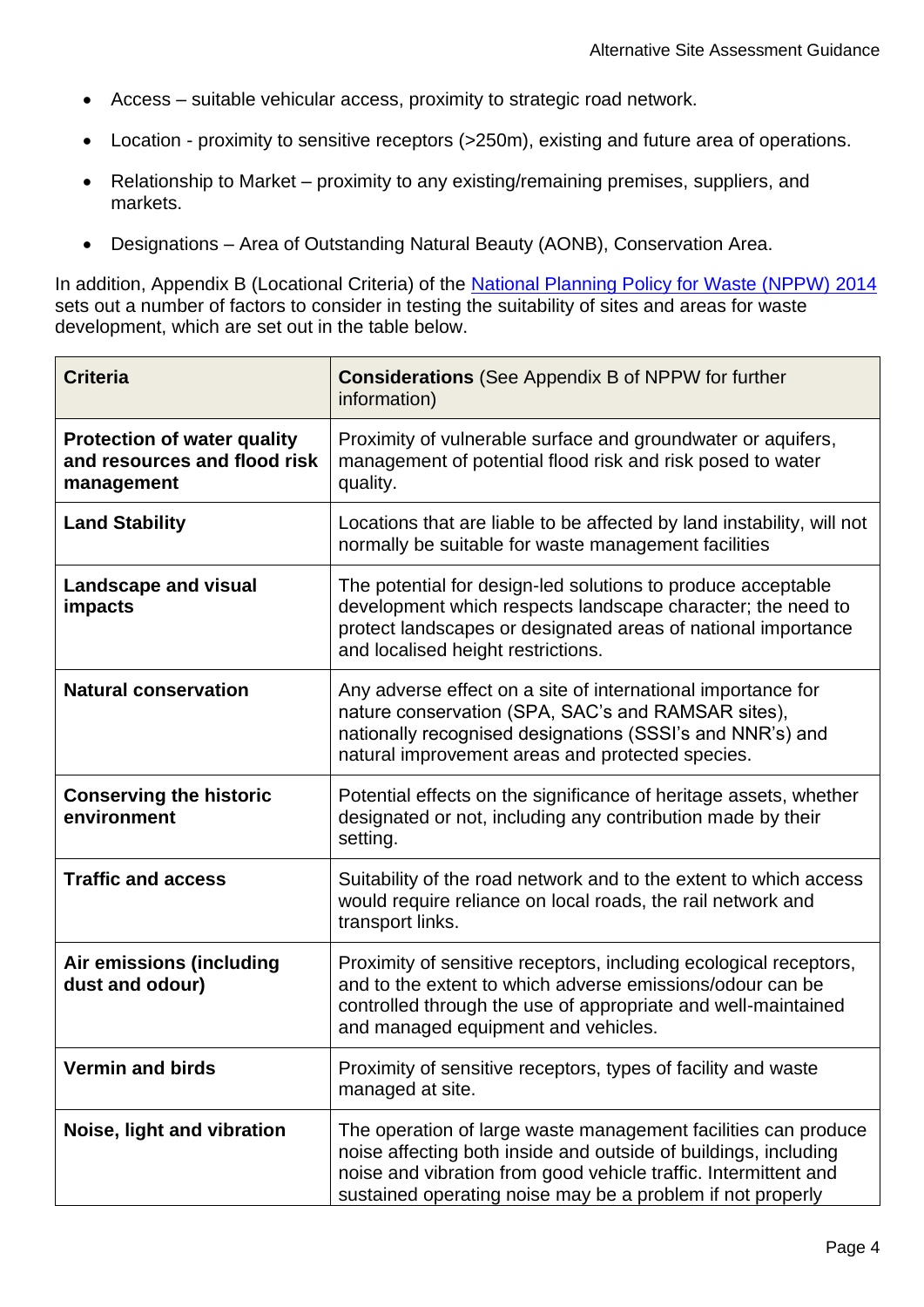| <b>Criteria</b>                    | <b>Considerations</b> (See Appendix B of NPPW for further<br>information)                                                                               |  |  |  |
|------------------------------------|---------------------------------------------------------------------------------------------------------------------------------------------------------|--|--|--|
|                                    | managed particularly if night-time working is involved. Potential<br>light pollution effects also need to be considered.                                |  |  |  |
| Litter                             | Can be of concern at some waste management facilities                                                                                                   |  |  |  |
| <b>Potential land use conflict</b> | Likely proposed development in the vicinity of the location under<br>consideration should be taken into account in considering the<br>site suitability. |  |  |  |

### **3a) Scoring and site ranking**

To rationalise the list of sites a scoring or ranking exercise should be undertaken, using objective weighting criteria (for example, those set out above) to score/rank each site.

Example 1 – Site scoring

This scoring system is based on the degree of difficulty in overcoming a particular constraint by mitigation or design rather than how the constraint is measured against other constraints. The site with a high score is more appropriate than a site with a low score, however care must be taken within the interpretation of the scores as the criteria are not necessarily comparable.

| <b>Score</b> | Interpretation                                                                        |
|--------------|---------------------------------------------------------------------------------------|
| W1 L         | Site has significant constraints                                                      |
| $\mathbf{0}$ | The site has constraints which could be overcome by mitigation and/or design measures |
|              | Site is strongly suitable                                                             |

Example 2 – Ranking based on specific criteria

For sites which have specific requirements, a simple ranking system can be used to assess the identified sites against the relevant criteria. The table has been colour coded to show each site against the key criteria. Green shows compliance and red shows non-compliance.

| <b>Site</b>              | Area (Ha) | <b>Within AONB</b> | <b>Distance to</b><br>waste (km) | <b>Proximity to</b><br>sensitive<br>receptors | <b>Score</b>   |
|--------------------------|-----------|--------------------|----------------------------------|-----------------------------------------------|----------------|
| <b>Thresholds</b>        | $>1$ ha   | <b>No</b>          | $<$ 10 $km$                      | >250m                                         |                |
| <b>Identified Site 1</b> | 1.2       | <b>Yes</b>         | 8                                | >250m                                         | 3              |
| Identified Site $2 \mid$ | 0.1       | <b>No</b>          | 26                               | $<$ 250 $m$                                   |                |
| <b>Identified Site 3</b> | 6         | Yes                | 7                                | $<$ 250 $m$                                   | $\overline{2}$ |
| <b>Identified Site 4</b> | 0.2       | <b>No</b>          | 28                               | $>250m$                                       | 2              |